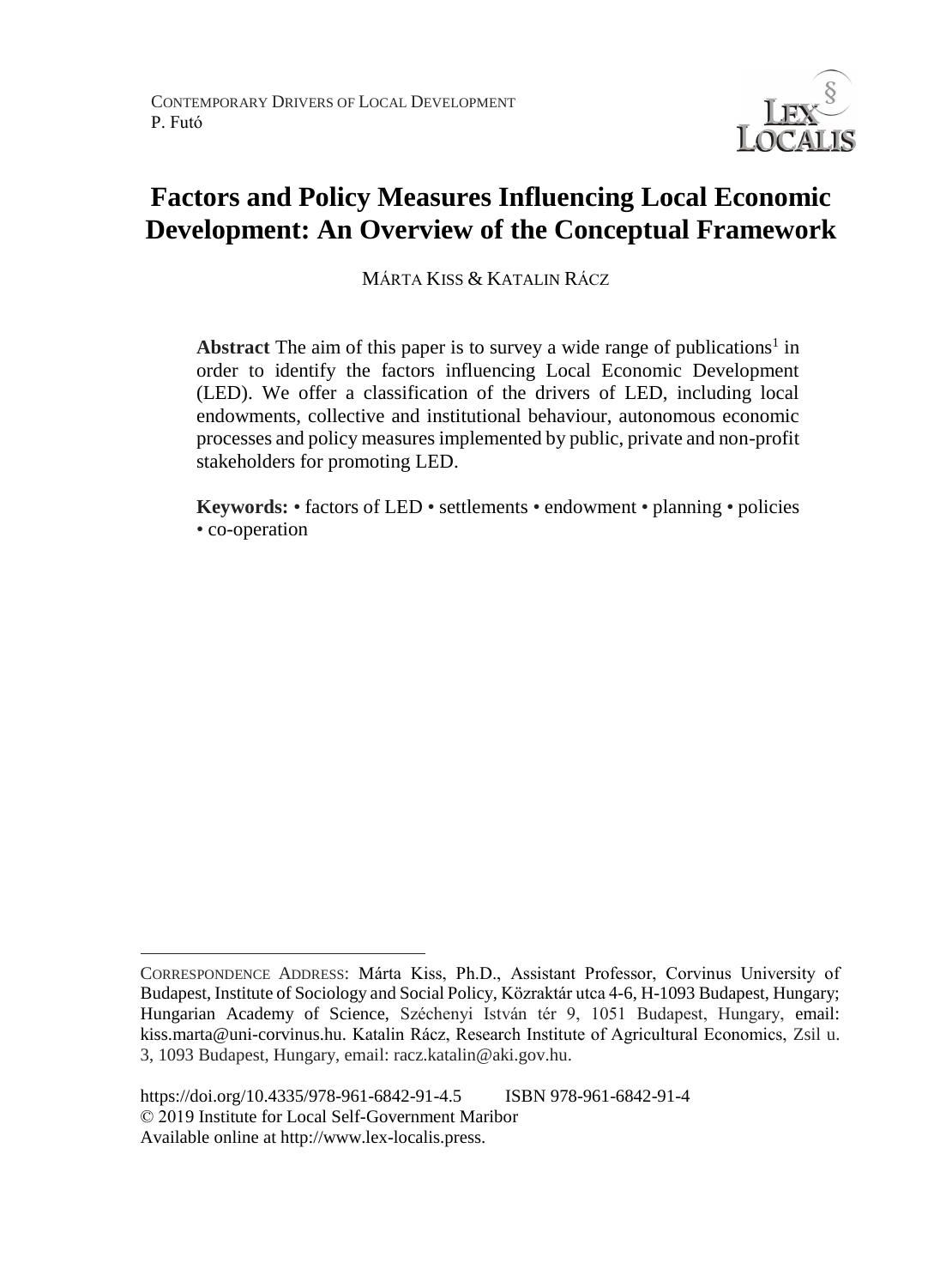#### **1 Towards a standard conceptual framework of local economic development**

Qualitative research, based predominantly on case studies, is the most frequently applied method of analysing local economic development (LED).

Capková (2005) has compared and assessed the local economic development practices of settlements in a wide range of Central and Eastern European countries. In doing so, she identified certain major groups of features and research questions which cover both the political-administrative background and financial-economic dimensions. In her analysis, LED involves measures and incentives in the following major policy areas: attracting external investment and developing the local business environment. Capková (2005) highlights the importance of strategic planning and partnerships by taking into consideration the differences between urban and rural localities and the role of EU subsidies. Capková (2005, 5) has called for the systematic collection of data about LED.

Wong (2002) attempted to develop a quantitative LED indicator system using a 'valuative-theoretical approach' method that was developed along three (social, economic, and physical) dimensions. The author defined an analytical framework consisting of 11 factors (which was later supported by the relevant 11 indicators), the purpose of which was to promote the definition and formulation of policy issues and to facilitate the process of planning and decision-making. The first group of factors is formed by 'traditional' factors such as physical factors, location, human resources, finance and capital, infrastructure, knowledge and technology, and industrial structure. The factors of institutional capacity, entrepreneurial culture, community identity and image, as well as quality of life, are called 'spiritual' (i.e. softer, less tangible factors) by Wong (2002).

Wong (2002) notes that the theoretical and empirical justification of soft (intangible) factors is weaker because the cause-effect relationships between these factors and LED processes are generally unclear, so their measurability is more difficult. She also notes that the exact content of the factors (indicators) is very different from country to country. A corresponding piece of empirical research, an expert survey among LED operatives, was carried out in Great Britain. One of the lessons learnt was that LED practitioners as a rule expect immediate results from traditional LED factors, and activate soft factors only afterwards. Human resources were considered the most important of the former factors (Wong 2002).

Mezei (2008) investigated Hungarian settlements and evaluated domestic local economic development practices and development tools with the help of indicators developed specifically for Hungarian conditions. Her data were collected using a questionnaire method by applying a system of six evaluation aspects, as follows: LED planning, financial situation, enterprise development, partnership, institutional system, and infrastructure development. Here, the investigation of partnership relations was a new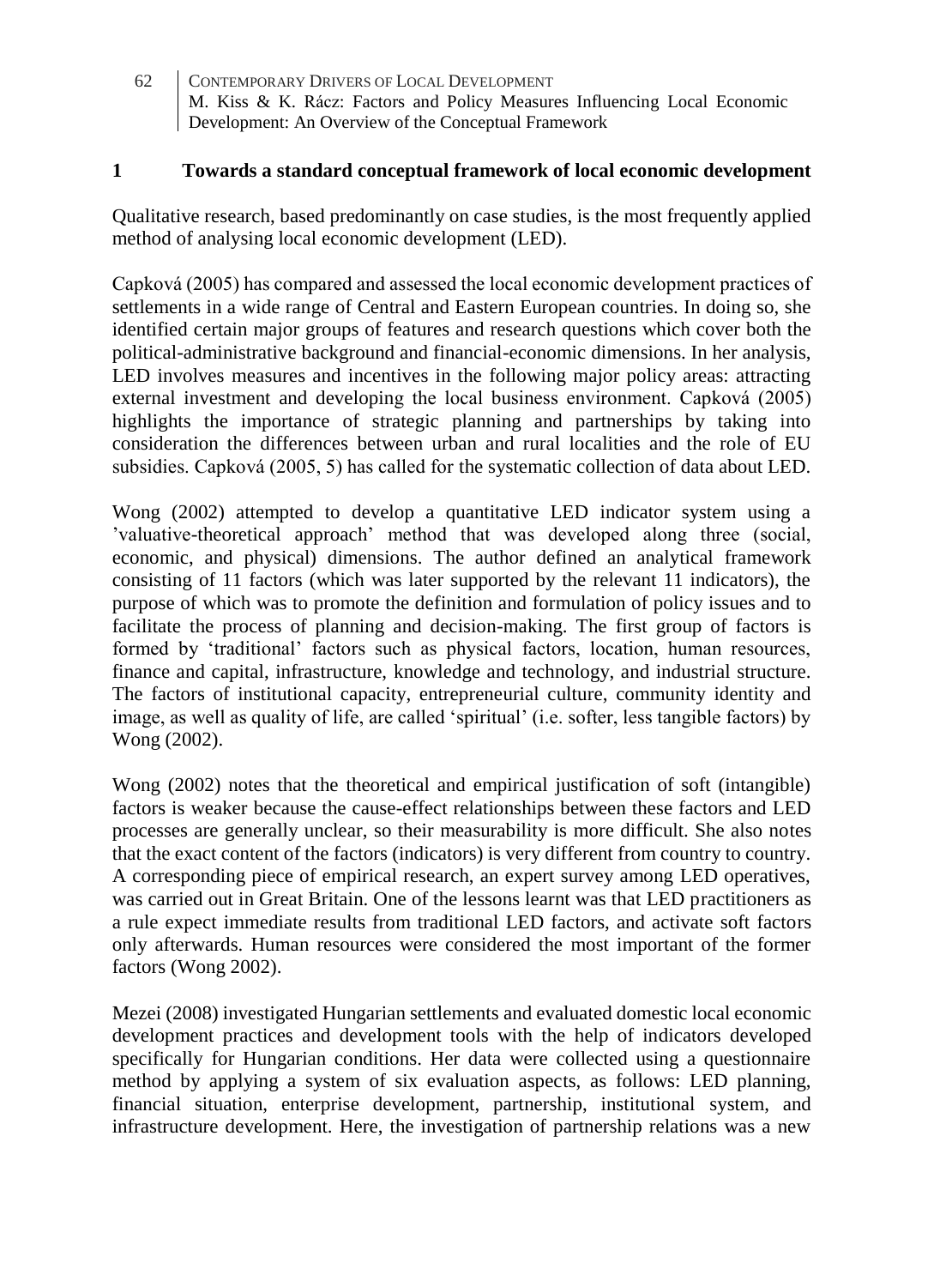element compared to Wong's criteria (2002) and, according to the results of the research, proved to be a highly influential factor.

Kiss and Racz (2019) evaluated LED strategies of Hungarian settlements using a qualitative case study method. The system of criteria used in their paper is partly based on current theories of economic development and partly on recent trends in evaluation (Wong 2002). In particular, their analysis uses a method characterized by five groups of LED factors which are supported by additional indicators for each of these factors. The following part of this paper offers an overview of these factors.

# **2 The first group of LED factors: main characteristics of the settlement**

These factors are as follows:

- The size of the settlement with special respect to its relative size considering the region's characteristics;
- Determining geographical/locational features, such as the distance from the center of the region, access to labour markets, access to other markets and to suppliers;
- Infrastructure and other physical factors, such as the amount of available land, the accessibility and quality of roads, sewerage and other utilities;
- The determining social characteristics of the settlement and population, such as the number of enterprises, educational level, economic status of the population, etc.

According to the relevant literature, the size of a settlement is a major factor in LED (see e.g. Bennett 1991; Capková 2005; Mezei 2008). Bennett (1991) distinguishes between four types of LED in an international context, whereby settlements are classified according to their size, the focus of LED, and the development model that is followed. In particular, Bennett (1991, 25–26) uses the following classification: 1. Large cities and world cities; 2. Metropolitan areas; 3. Central places with specific hinterlands or periurban commuting areas; and, 4. Dispersed rural areas with no accessible local market. Capková (2005, 14) demonstrates that large urbanized cities are much more committed to economic development compared to their smaller counterparts, and this can be explained by their better access both to a wider scope of expertise and to greater financial capacities.

Surveys of Hungarian settlements and the associated analysis have shown that the size of local government determines to a large extent both the possibilities and the practice of local economic development (Mezei 2008; Ritter and Nagy 2017; Molnár *et al.* 2017).<sup>1</sup> In larger settlements, classical economic development programs are being carried out as a rule, while the competitiveness and attractiveness of smaller settlements tend to be facilitated by so-called 'special economic development' programs (Mezei 2008, 57). Settlements in Hungary depend strongly on development resources. Regarding access to development resources, as a rule larger settlements are in a worse position than smaller ones, therefore they are compelled to spend relatively more on economic development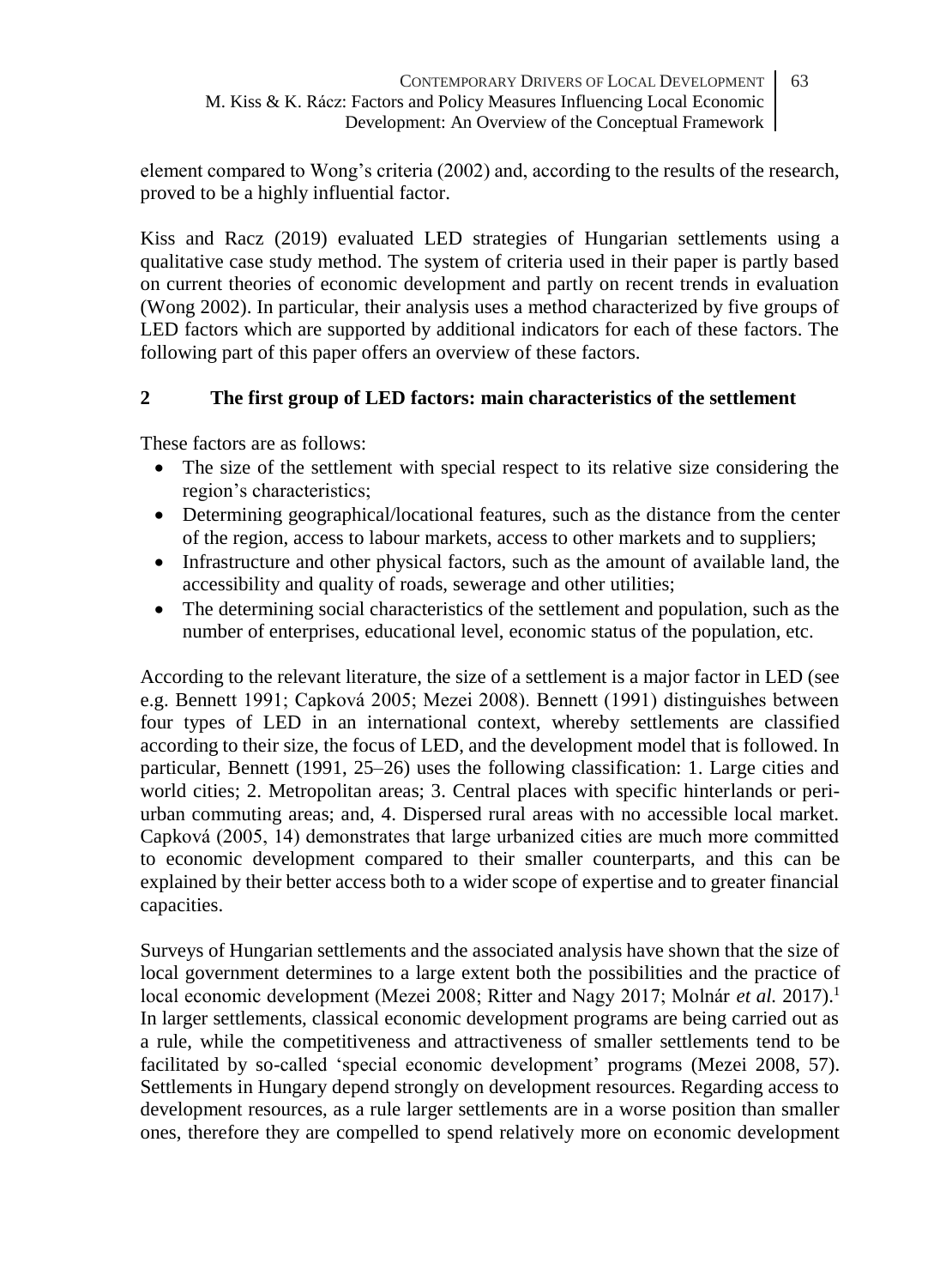goals from their own budgets. The research also states that co-operation with local businesses is largely dependent on size: the smaller the settlement, the more unlikely and uncertain the partnership between local government and local businesses. Moreover, business-to-local-government relations additionally depend on the social characteristics of the settlement (educational level of the population, labor market characteristics, number and nature of enterprises, etc.) and on the partnership-building skills of local management (Mezei 2008, 53–55). Social characteristics also depend on the history and traditions of the settlement; for example, there are settlements which in the past were populated predominantly by agricultural laborers, and these differ in many respects from other settlements which have a significant entrepreneurial past.

Location-based factors such as access to product markets and suppliers are frequently mentioned in the relevant literature (e.g. Wong 2002, 1837). In Hungary, besides these geographical location factors, labor market conditions are important as well. Locationbased benefits are also influenced by the availability of infrastructure, such as transport and communication networks.

# **3 The second group of factors: resource endowment**

This group consists of the following factors of local development:

- The financial resources of the settlement, such as own incomes, state aid, and EU support;
- Human resources, such as qualified administrative or management experts;
- Institutions and organizations engaged in LED such as NGOs, cooperatives, etc;
- Technological resources such as incumbent local industrial installations.

Capital investment is a major driver of LED (Wong 2002; Capková 2005), in spite of the fact that in most cases the flow of finances lies outside the control of local governments. Instead, in this age of globalized finances and all-pervading information technology, significant decisions about investment are taken by transnational corporations (Wong 2002, 1841). Although the exact relationship between financial decentralization and economic development is still unclear, it can be stated that greater financial freedom facilitates local development (Capková 2005). The former author therefore sees a certain level of financial autonomy as one of the most important factors in LED practice. If expectations about increased social responsibilities are coupled with scarce local financial capacities and limited autonomy, this combination of circumstances will result in tension, emphasizes Capková (2005).

Wong (2002) demonstrates the difficulties of assessing institutional capacity and recommends the application of qualitative methods for this purpose. The results of his expert survey show that human resource allocation and institutional capacity are among the most important LED factors. However, some researchers doubt that greater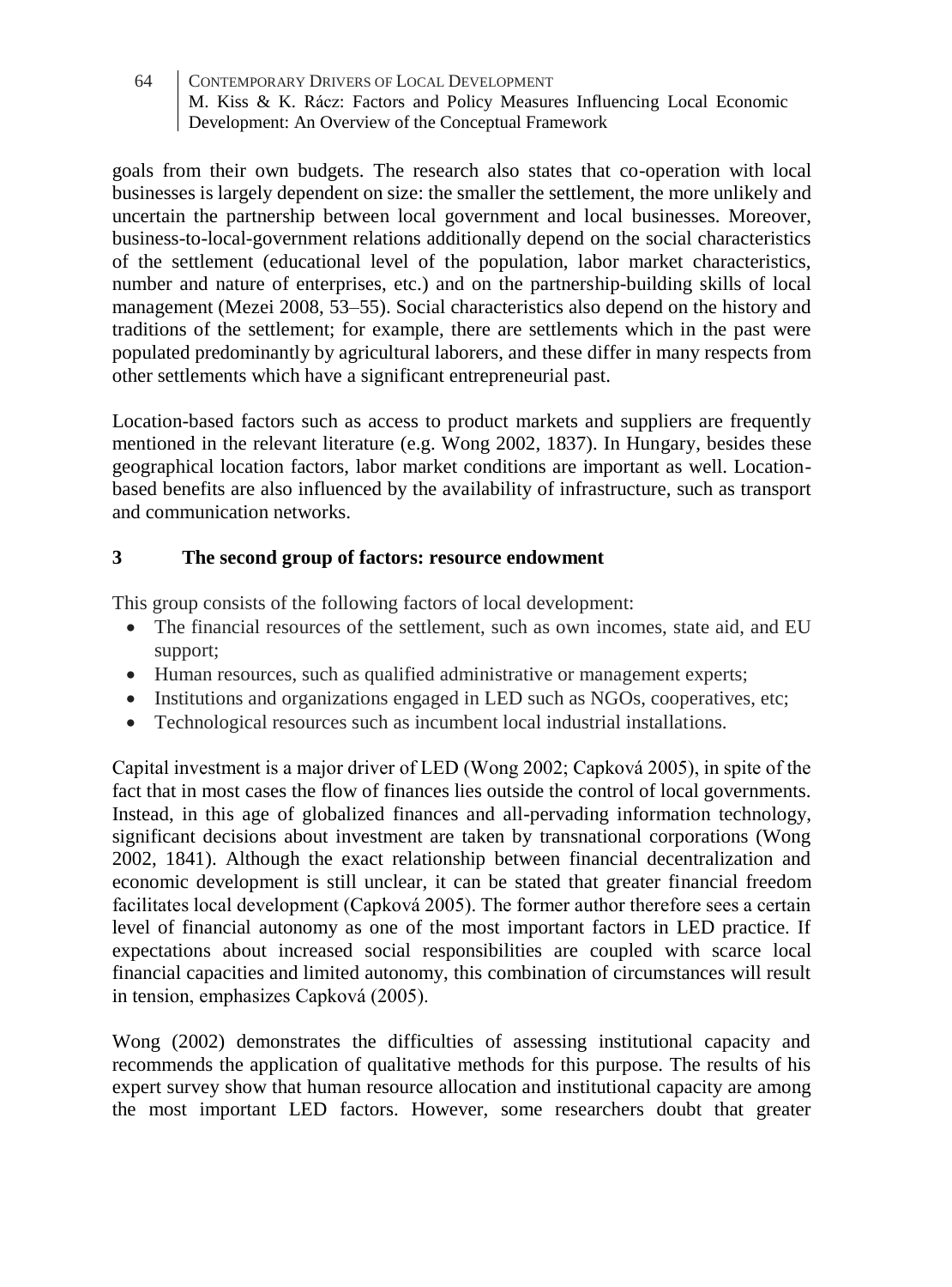institutional capacity results in better or more progressive decision making (see e.g. Clarke 1995; Wong 2002).

Capková (2005, 197) notes that local government capacity and the efficiency of policy decisions are more closely related to socioeconomic factors (education, poverty, etc.) than to geographical location. She considers the existence of administrative capacity as one of the key factors of LED because, according to the author's research, the capacity of local government is greatly influenced by the quantity and quality of available local human resources (skilled officials and professionals) (Capkova 2005). Typically, there is an abundance of potentially less skilled employees, but a scarcity of people with adequate qualifications. Therefore, the education of a local professional team should be the focus of economic development. According to Getler and Wolfe (2004), the knowledge management of local society depends on the means by which local actors and institutions meet, and the depth of their communication and co-operation with each other. For an institution to learn, reflexivity and feedback is needed.

Overall, it can be concluded that the availability of institutional and technological capacity and a certain level of qualified human resources are essential for successful economic development.

# **4 The third group of factors: strategic planning, projects, programmes and other policy instruments of LED**

This group consists of the following factors:

- Supporting measures of the central government, e.g. subsidized projects;
- Various forms of strategic planning, e.g. long-term planning or plans associated with ad hoc programmes / projects;
- Adjusting the application of various development instruments to the selected direction of development objectives (community-focused / business-focused / holistic).

International studies have shown that providing support for private investment and creating jobs are the most typical economic development activities of local governments. However, as recent research shows, there is a growing trend for local governments to initiate activities beyond their traditional role to serve wider social interests, such as supporting minorities, disadvantaged groups, and other vulnerable target groups of local policies. Another example of an LED objective that goes beyond economic growth is striving for a fairer distribution of the costs and benefits of economic development (Morgan 2009, 2). In Hungary, local economic development initiatives are characterized by a strong social orientation (Czene and Ricz 2010; G. Fekete 2011). Frequently, these initiatives are institutionalized as social land programs or social cooperatives (Kiss and Racz 2019).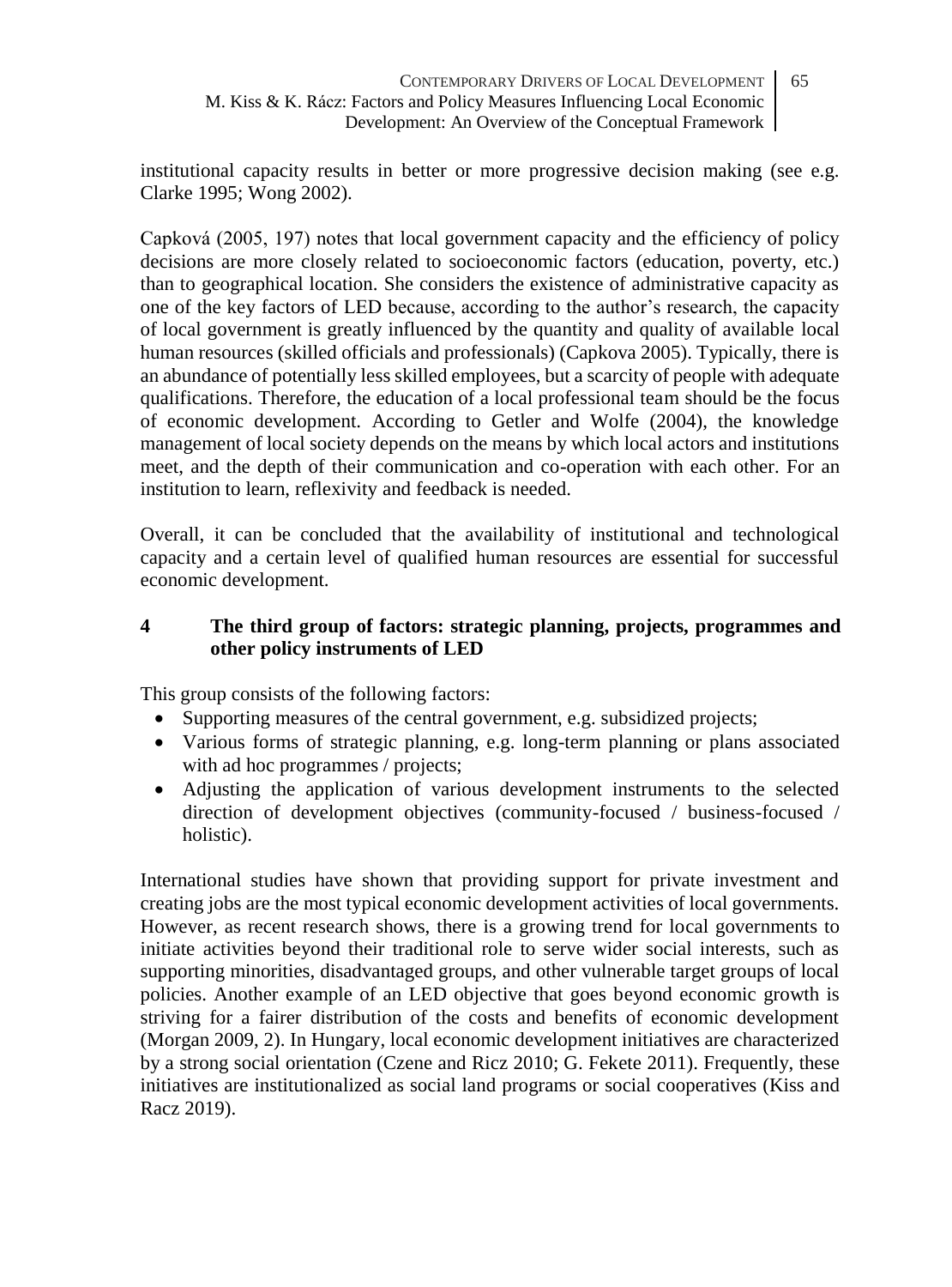Local governments can choose from a very wide range of measures to develop the economies of settlements. Surveys conducted on an international level have revealed that the most typical areas of activity are the following: infrastructure development, using real estate for private sector development, supporting businesses, facilitating cooperation and networking, lobbying for settlements, promoting local agendas at the national level, developing and implementing LED strategy, and supporting LED with specific planning exercises and business case development (Pugalis and Tan 2017).

Leight and Blakely (2017, 139–141) identified four roles for local government: coordinating various actors; facilitating action and events that improve the cohesion of the local community; stimulating and promoting the creation of local businesses; and, finally, local governments sometimes also become entrepreneurs or developers themselves. An efficient activity of many local governments is using common land or buildings for economic purposes in order to benefit the community. On the other hand, Capková (2005, 10) has identified the following types of LED instruments: financial instruments, property-related instruments, marketing, infrastructure development and providing technical and information assistance.

Research on approaches to LED in the settlements of Eastern European countries has revealed that most settlements have organized their development concepts around a single project or a few items from projects, but the resulting plans lack a strategic approach and do not serve as an organic and sustainable basis for the development of the local economy (Capková 2005; Mezei 2008). Some researchers have called this approach 'ad-hoc project-based development,' and contrasted it with strategic, 'programme-based development' (e.g. CCG 2012; Kiss 2018). On the other hand, Bennett *et al.* (2004), following an examination of the new tendencies of the economic development strategies of the United Kingdom, outlined three main directions: 'community-focused strategies' which build on the needs of communities, 'enterprise-focused strategies', and a combination of these two approaches, also called the 'holistic approach'.

# **5 The fourth group of factors: co-operation and co-ordination**

This group consists of the following factors:

- The range of local actors involved in LED, such as local government, local businesses, professional associations, civil organizations, etc.;
- The extent and type of co-operation within the municipality and with external stakeholders, and the duration of these forms of co-operation (e.g. long-term cooperation, or co-operation limited to a specific project);
- The methods used to promote co-operation (e.g. top-down, bottom up);
- The styles and means of co-ordination (e.g. paternalistic, and the business approach).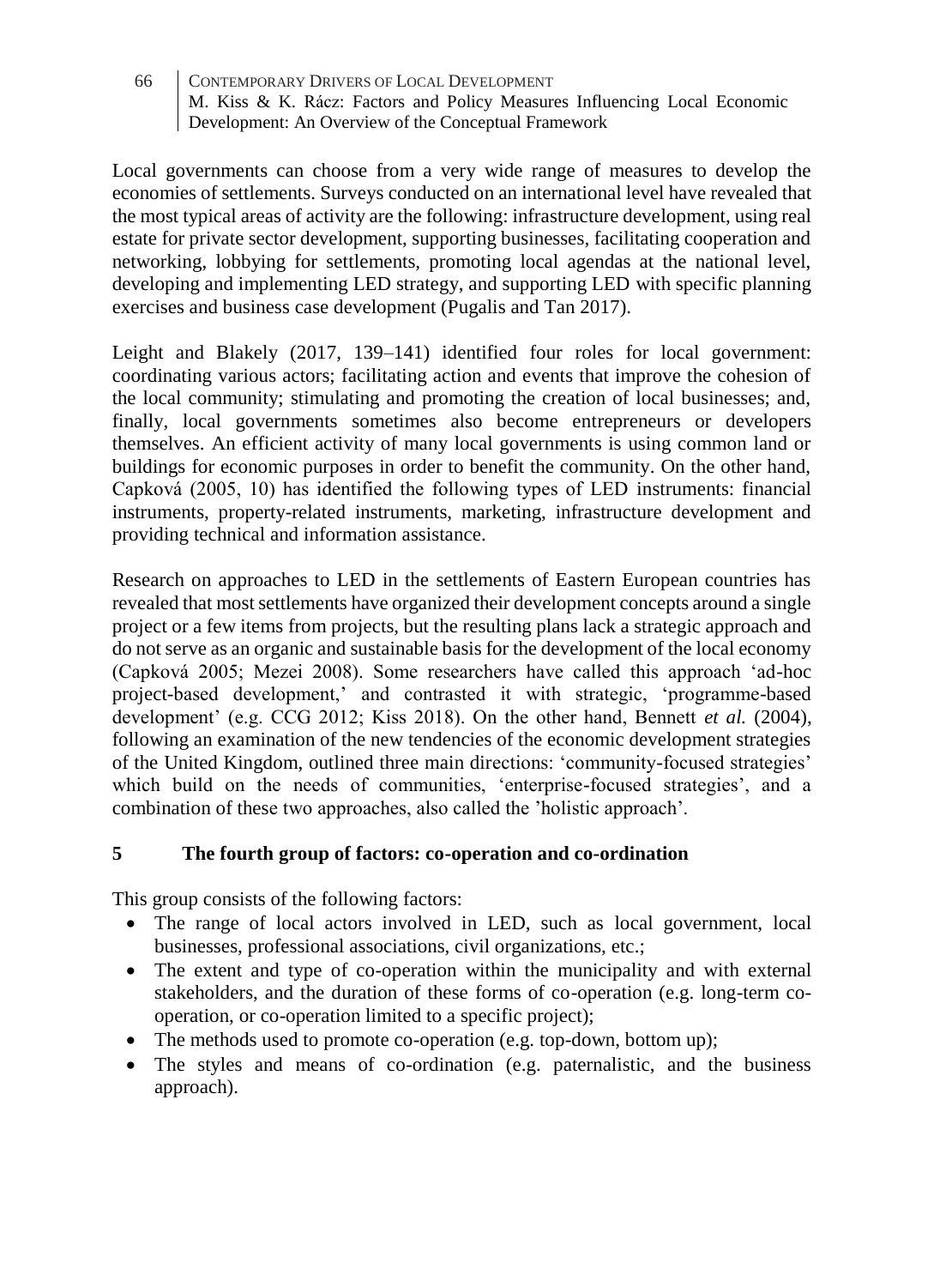Ritter and Nagy (2017) have identified the range of local actors involved in economic development as follows: local government, local businesses, professional associations, civil organizations, central government, local population, external experts and consultants, higher educational institutions and research centers in the region. According to their results, the actors most involved in local development agree that the key to success is to rely on the expertise of external specialists (such as the government and universities). In practice, the organizations of central government typically cooperate with local governments and with local or regional companies in the field of economic development, while relationships with universities are rare.

The success of local economic development depends on the co-operation of those who control the resources, according to Mezei (2008).

Bennett *et al.* (2004), from an analysis of LED in Great Britain, also highlight the importance of building partnerships. However, the authors also point out that cooperation is not always successful. According to their observations, partnerships between local governments and socially engaged non-profit organizations are more frequent than partnerships with businesses.

Frequently, it is the responsibility of local governments to co-ordinate a wide range of stakeholders of LED. Leight and Blakely (2017) have pointed out that local governments coordinate predominantly the local activities of government agencies, local communities and enterprises. The aim of coordination is to ensure that the above-described stakeholders follow identical aims, and that projects are consistent with state and local policies. According to the authors, coordination between state and local governments in issues of LED is more efficient on a regional level than on a local level; and regional organizations of local governments can be catalysts in this process (Leight and Blakely 2017, 140). Capková (2005) emphasizes two types of governance: 'paternalist', and the 'business' approach. In her opinion, the latter approach is more desirable. However, case studies of LED strategies investigated in Hungary have proved that a paternalistic approach to leadership can work under certain conditions (Kiss and Racz 2019).

# **6 The fifth group of factors: innovation and sustainability**

This group consists of the following factors:

- Innovative LED methods, solutions, and processes;
- Factors and predictors of sustainability (identification of needs, long-term strategies, a combination of funds, the improvement of participants' knowledge and competences, networking, mobilization of the local community, monitoring of innovative solutions).

Technological innovation and knowledge infrastructure are important competitive forces in economic development (Schumpeter 1934; Wong 2002). Empirical research has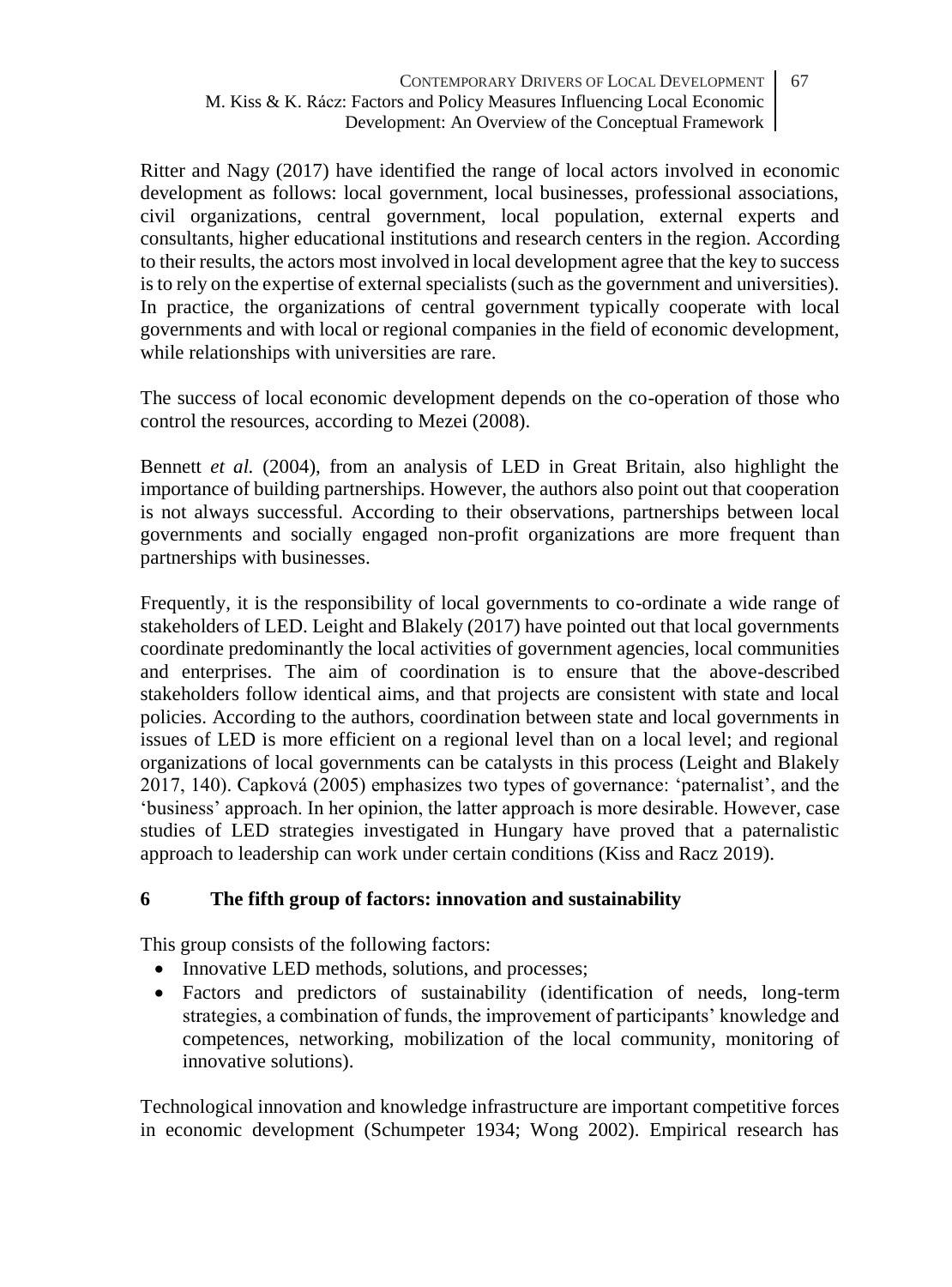demonstrated that regions and settlements where the competitive advantage of actors is based on innovative ideas maintain their position permanently in the long term. On the other hand, in the competition between territories those actors which rely on outdated technologies, sectors, institutions and organizational processes fall behind (Bajmócy 2011; Lengyel and Bajmócy 2013).

From an analysis of innovative methods, solutions and processes for LED, Bajmócy (2011) highlights that the content and focus of local innovations always appear as a specific combination of local challenges and endowments. Lengyel and Bajmócy (2013) emphasize that local governments involved in local development play a key role in coordinating the interactive learning processes of local actors and in disseminating innovation.

G. Fekete (2013) investigated innovative LED solutions in the EU. According to her overview, innovations can be embodied:

- In new partnership agreements;
- In tailor-made training;
- In new ways of promoting training activities and institutions;
- In the resourceful organization of advocacy and public services;
- In novel approaches to employing and re-employing unemployed persons;
- In creating jobs for members of vulnerable strata of society (e.g. for disadvantaged people in local public institutions);
- In the promotion of self-employment by setting up consultancy services;
- And in facilitating non-market modes of local exchange and trade, e.g. developing markets and services of the social economy.

Keller *et al.* (2016) investigated the conditions of the long-term viability of community economic development programs and found that the sustainability of these types of local development programs depends essentially on the structure and size of the associated networks of stakeholders. Complex programs with multiple goals and complex systems have greater potential for sustainability if the network of participants is powerful and heterogeneous. Németh (2014) evaluated local development programs that proved to be sustainable in the long term and found that such programs had in the first place responded to local challenges and had met local needs by using local resources.

Picciotti (2017) examined the conditions of sustainability of social enterprises involved in local economic development. In particular, he investigated the mission statements of these organizations and found that organizations that proved to be sustainable were those which actually succeeded in contributing to solving the problems which gave birth to the organizations in the first place. Sustainable social enterprises were able to generate additional local development projects and became the driving forces behind sustainable local development. According to the author, sustainable operations are primarily driven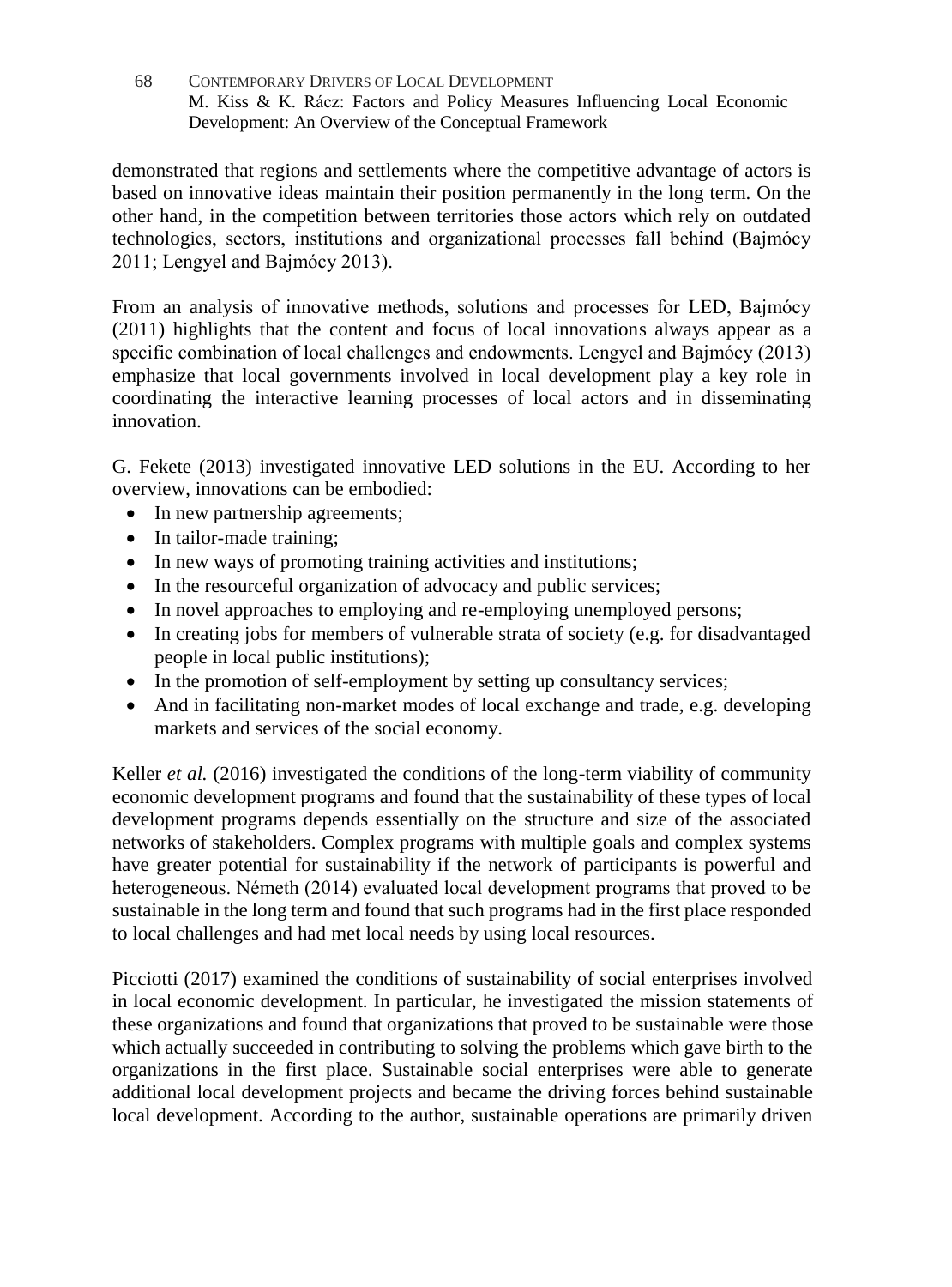by the following factors: the accurate identification of needs, continuous improvements in participants' knowledge and competences, efficient networking, mobilization of the local community, and continuous learning about organizational solutions, models and developmental pathways from other organizations.

#### **Notes:**

<sup>1</sup> The following publications offer a wider overview of LED: Syrett (1995); Bartik (1991); Bennet *et al.* (2004); Pearce and Mawson (2003); Tello (2010); Pugalis and Tan (2017); Capkova (2005); Mezei (2008); G. Fekete (2013); Ritter and Nagy (2017).

<sup>1</sup> Molnár *et al.* (2017) point out – among other things – that farm size and expertise are related to each other: in the case of economic development programs for employment in larger settlements, there is already a need for a type of expertise (managing people and small businesses) which is usually not provided by an ordinary mayor or office worker.

#### **References:**

Bajmócy, Z. (2011) *Bevezetés a helyi gazdaságfejlesztésbe* (Szeged: JATEPress).

- Bartik, T. J. (1991) *Who Benefits from State and Local Economic Development Policies?*  (Kalamazoo, MI: W.E. Upjohn Institute for Employment Research).
- Bennett, R. J. (1991) Overview, In: Bennet, R. J. (ed.) *Local Government and Market Decentralization* (Tokyo: United Nations University Press), pp. 24–32.
- Bennett, R. J., Fuller, C. & Ramsden, M. (2004) Local government and local economic development in Britain: an evaluation of developments under labour, *Progress in Planning*, 62(4), pp. 209–274.
- Capková, S. (2005) The Changing State of Local Government, In: Capková, S. (ed.) *Local Government and Economic Development* (Budapest: Open Society Institute), pp. 191–211.
- CCG (The Cornerstone Consulting Group) (2012) *End Games. The Challenge of Sustainability. The Annie E. Casey Foundation* (Pitsburgh: The Cornerstone Consulting Group), available at: [https://folio.iupui.edu/bitstream/handle/10244/81/end%2520games.pdf?sequence=1](https://folio.iupui.edu/bitstream/handle/10244/81/end%20games.pdf?sequence=1) (March 15, 2019).
- Clarke, S. E. (1995) Institutional Logics and Local Economic Development: A Comparative Analyses of Eight American Cities, *International Journal of Urban and Regional Research*, 19(4), pp. 513–533.
- Czene, Z. & Ricz, J. (eds.) (2010) *Helyi gazdaságfejlesztés. Ötletadó megoldások, jó gyakorlatok. Területfejlesztési Füzetek, 2* (Budapest: VÁTI Nonprofit Kft. Területi Tervezési és Értékelési Igazgatóság Stratégiai Tervezési és Vidékfejlesztési Iroda).
- Fekete, G. É. (2011) Gondolatok a "helyi kezdeményezésű gazdaságfejlesztési programok vizsgálata" c. esettanulmány-kötet apropóján, In: Nándor, N. (ed.) *A helyi kezdeményezésű gazdaságfejlesztési programok vizsgálata* (Budapest: MTA Közgazdaságtudományi Intézet), pp. 445–447.
- Fekete, G. É. (2013) *Helyi gazdaság- és foglalkoztatás-fejlesztés (Cross border training of economic experts in distance learning network" project)* (Miskolc: Miskolci Egyetem), available at: [http://gtk.uni-miskolc.hu/files/5016/Helyi%20gazdas%C3%A1g-](http://gtk.uni-miskolc.hu/files/5016/Helyi%20gazdas%C3%A1g-%20%C3%A9s%20foglalkoztat%C3%A1s-fejleszt%C3%A9s.pdf) [%20%C3%A9s%20foglalkoztat%C3%A1s-fejleszt%C3%A9s.pdf](http://gtk.uni-miskolc.hu/files/5016/Helyi%20gazdas%C3%A1g-%20%C3%A9s%20foglalkoztat%C3%A1s-fejleszt%C3%A9s.pdf) (March 15, 2019).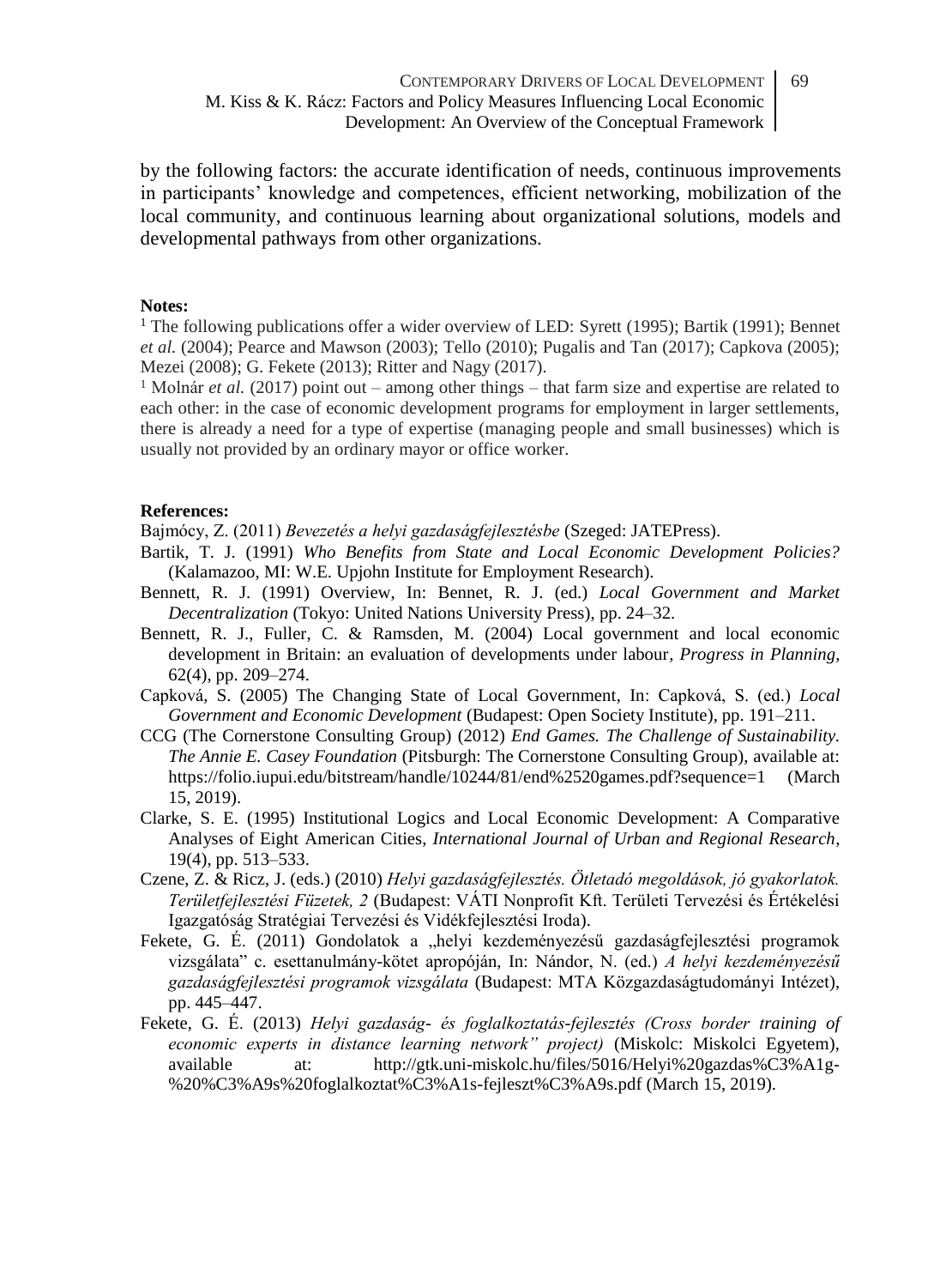- 70 CONTEMPORARY DRIVERS OF LOCAL DEVELOPMENT M. Kiss & K. Rácz: Factors and Policy Measures Influencing Local Economic Development: An Overview of the Conceptual Framework
- Getler, M. S. & Wolfe, D. A. (2004) Local social knowledge management: Community actors, institutions and multilevel governance in regional foresight exercises, *Futures* 36(1), pp. 45– 65.
- Keller, J., Rácz, K. & Váradi, M. M. (2016) Közösségi gazdaságfejlesztés a vidéki Magyarországon, In: Kovács, K. (ed) *Földből élők: Polarizáció a magyar vidéken* (Budapest: Argumentum), 331–359.
- Kiss, M. (2018) A fenntarthatóság dilemmái a hátrányos helyzetű térségekben, *Magyar Tudomány*, 179(3), pp. 331–341.
- Kiss, M. & Rácz, K. (2019) *The Role of Local Governments in the Development of Local Economy*, In: Futó, P. (ed.) *Contemporary Drivers of Local Development* (Maribor: Institute for Local Self-Government Maribor).
- Leight, N. G. & Blakely, E. J. (2017) *Planning Local Economic Development. Theory and practices* (Los Angeles, London, New Delhi, Singapore, Washington D.C.: SAGE Publications).
- Lengyel, B. & Bajmócy, Z. (2013) Regionális és helyi gazdaságfejlesztés az evolúciós gazdaságföldrajz szemszögéből, *Tér és Társadalom,* 27(1), pp. 5–29.
- Mezei, C. (2008) *The Role of Hungarian Local Governments in Local Economic Development,* Discussion Paper 63 (Budapest: Centre for regional studies of Hungarian Academy of Sciences), available at: https://discussionpapers.rkk.hu/index.php/DP/article/view/2402 (March 15, 2019).
- Molnár, G., B. Bazsalya & Bódis, L. (2017) *A helyi foglalkoztatási kezdeményezések központi támogatásának elosztási mechanizmusai,* available at: http://real.mtak.hu/87002/1/MTDP1827.pdf (March15, 2019).
- Morgan, J. Q. (2009) *The Role of Local Government in Economic Development. Survey Findings from North Carolina* (North Carolina: School of Government).
- Németh, N. (ed.) (2014) *A helyi kezdeményezésű gazdaságfejlesztési programok vizsgálata. Esettanulmányok* (Budapest: MTA Közgazdaságtudományi Intézet, KTI Könyvek 14).
- Pearce, G. & Mawson, J. (2003) Delivering devolved approaches to local governance, *Policy & Politics*, 31(1), pp. 51–67.
- Picciotti, A. (2017) Towards Sustainability: The Innovation Paths of Social Enterprise, *Annals of Public and Cooperative Economics*, 88(2), pp. 233–256.
- Pugalis, L. & Tan, S. F. (2017) *The Role of Local Government in Local and Regional Economic Development* (Sydney: University of Technology).
- Ritter, K. & Nagy, H. (2017) Analysis of Local Economic Development Capacity in Hungarian Rural Settlements, *Acta Universitatis Sapientiae*, *Economics and Business*, 5(3), pp. 57–70.
- Schumpeter, J. A. (1934) *The Theory of Economic Development* (Cambridge: Harvard University Press).
- Syrett, S. (1995) *Local Development: Restructuring. Locality and Economic Initiative in Portugal* (Avebury: Ashgate Publishing Company).
- Tello, M. D. (2010) From national to local economic development: theoretical issues, *Cepal Review*, 102(3), pp. 49–65.
- Wong, C. (2002) Developing Indicators to Inform Local Economic Development in England, *Urban Studies*, 39(20), pp. 1833–1863.